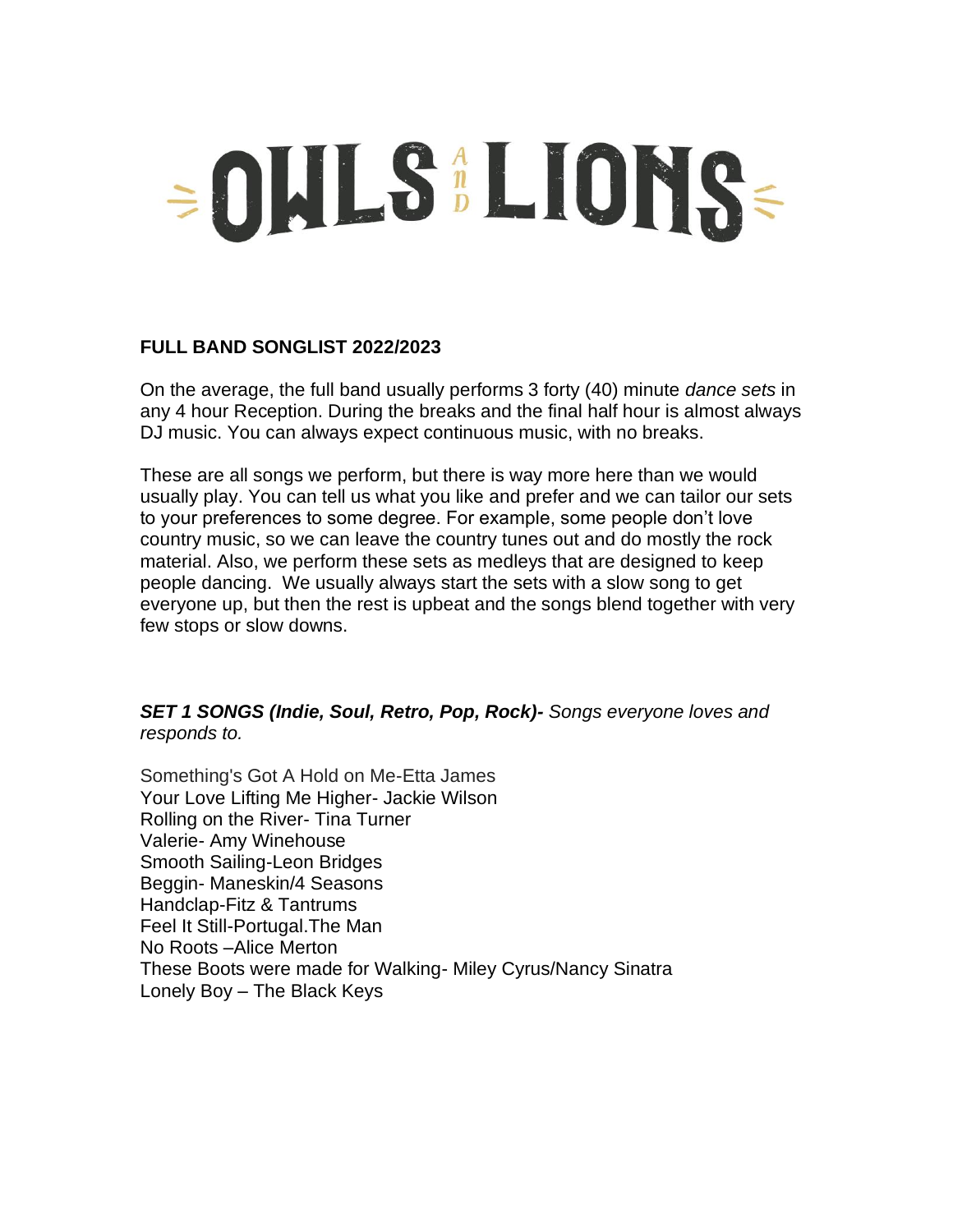*SET 1 or 2 SONGS- Pop, Rock, Top 40, Modern Country, 80s & 90s (in no particular order, as we feel it out based on the timing and what needs to happen. If it's time to dance, we are playing continuous great music designed to keep them on the dance floor until the next course is announced. If they are eating or just vibing in between courses, we will play music suitable for that, while always keeping the beat UP. Some of the songs below might seem not what you may expect anyone to necessarily dance to. But when we play them live and blend and mash them up the way we do, they absolutely become danceable)*

Black Horse & A Cherry Tree –KT Tunstall Hot in Here/No Diggity/Old School Hip Hop Mashup Cold Cold Heart- Elton John/Dua Lipa Locked Out of Heaven- Bruno Mars Smooth- Santana feat Rob Thomas Lovely Day –Bill Withers/Lizzo Mashup By Your Side- Calvin Harris All I Wanna Do- Sheryl Crow Starting Over- Chris Stapleton One Too Many –Keith Urban/Pink Dreams/Everywhere-Fleetwood Mac Somebody's Baby- Jackson Browne Your Love-Outfield Don't Stop Now- Dua Lipa Watermelon Sugar –Harry Styles Use Me- Bill Withers Repo Man- Ray LaMontagne I'm on Fire-Bruce Springsteen Chicken Fried-Zac Brown Band Jolene-Dolly Parton Home- Edward Sharpe & The Magnetic Zeros Little Talks- Of Monsters & Men Wake Me Up – Aloe Blacc American Kids- Kenny Chesney

## **SET 3 FINALE SONGS** *(Certified end of the night bangers!)*

If I Could Turn Back Time- Cher Nothing's Gonna Stop Us Now-Starship Mr. Brightside-The Killers Crazy Little Thing Called Love – Queen Wagon Wheel- Old Crowe Medicine Show You May Be Right-Billy Joel I'm Still Standing- Elton John Shipping Up to Boston-Drop Kick Murphy's 500 Miles- The Proclaimers Irish Goodbyes (Rockin Version of our original)